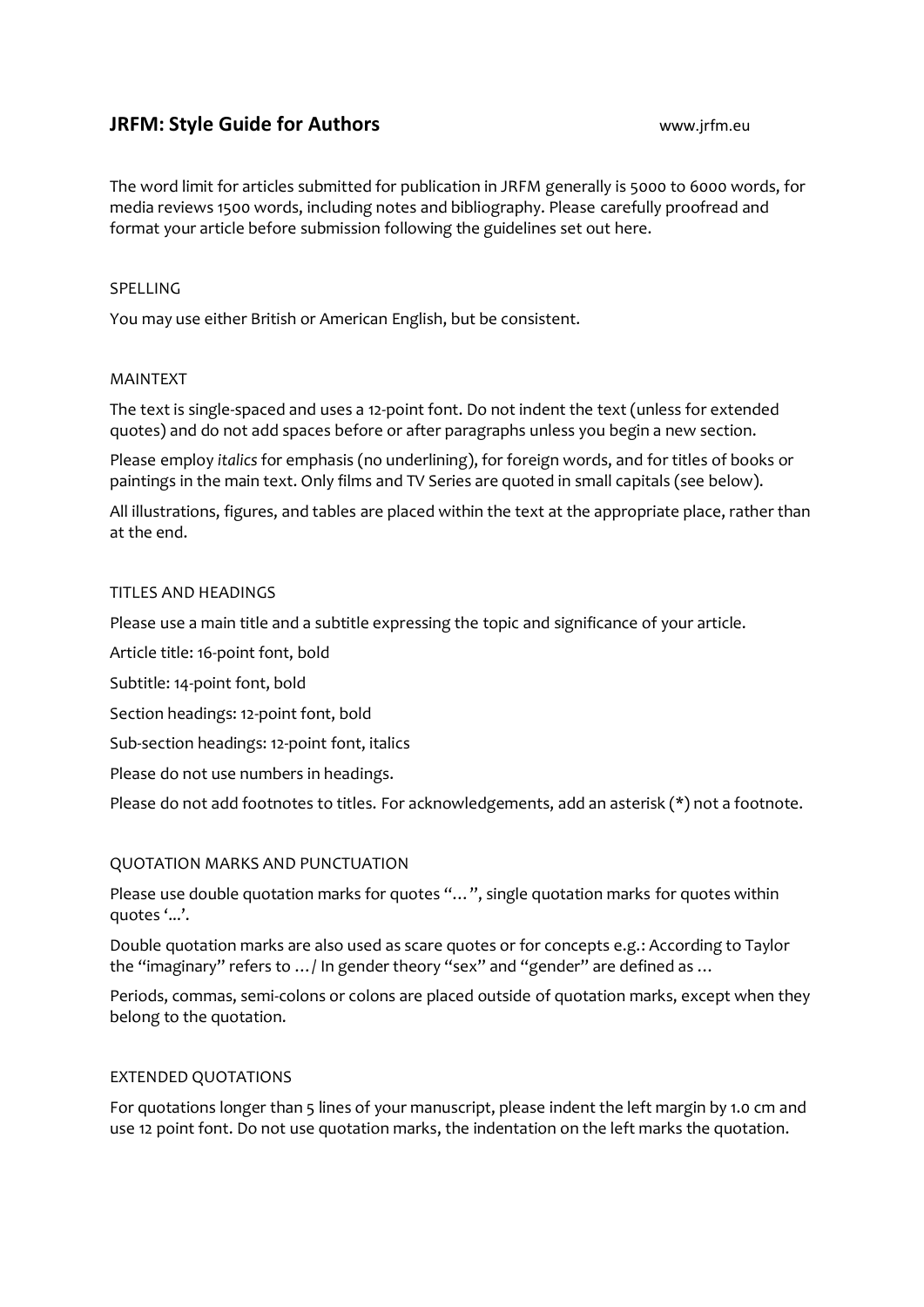## DASH/HYPHEN

Use hyphen ( - ) to join words and separate syllables of a single word. Use the longer 'European' dash  $(-)$  to separate numbers (e.g. 116–119 or 2001–2017), as a break in a sentence or to set off parenthetical statements.

## NOTES

Do not include bibliographic references in the main text but in automatically generated footnotes with Arabic numerals, beginning with number 1.

For bibliographic references in footnotes, please use: author's surname, year of publication, page: Müller 2002, 3–24.

Müller/Miller 1994, 577–578.

Do not use abbreviations such as "ff." (e.g. Müller 2002, 3ff.), "et al." or "ibid." but include the precise information.

### NUMBERS

Please spell out numbers from one to nine. For numbers larger than nine, such as 13, please use numerals.

### ABBREVIATIONS

Please avoid abbreviations, unless they are necessary and widespread so that an interdisciplinary audience will be able to easily understand your text.

#### FILMS

When a film or TV series is quoted the first time in the text, please provide the following information:

ORIGINAL TITLE (ENGLISH TITLE, director, country of production year)

For TV series, please add the producing channel instead of the director.

#### For example:

SHANTI SANDESHAM (MESSAGE OF PEACE, P. Chandrasekhar Reddy, IN 2004)

THE MILL AND THE CROSS (Lech Majewski, PL/SW 2011)

GREY'S ANATOMY (ABC, US 2005 onw.)

For further references, just use the title:

THE MILL AND THE CROSS

The film title is always formatted in small capitals.

Please use the two-letter country codes according t[o ISO 3166.](https://www.iso.org/obp/ui/#searchv) At the end of the article, add a complete filmography with all quoted films or TV series. If relevant, further information may be added here.

## FILM STILLS AND OTHER ILLUSTRATIONS

All images, film stills, tables etc. are numbered and captions always begin with "Fig.". Please add a clearly marked note to your text where an image, picture, film still or other illustration is to be